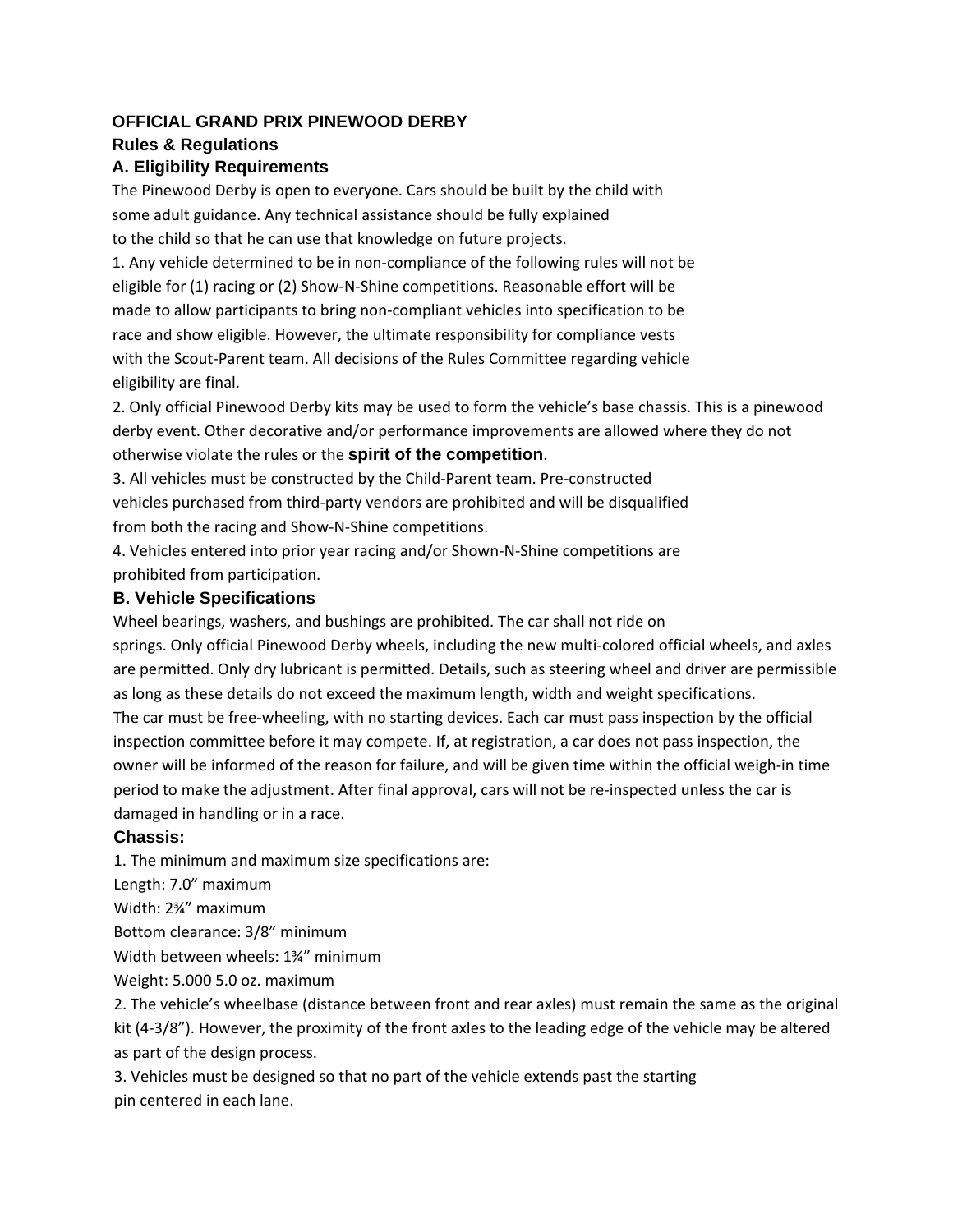#### **Wheels and Axles:**

1. Wheels and axles must be official Pinewood Derby components. "**Speed axles", "grooved axles", "slotted axles" and one**‐**piece "continuous axles" are expressly prohibited.**  2. The purchase of wheel and/or axle components from non‐verifiable internet sources is done so at the risk and peril of each entrant. Vehicles employing the use of non‐compliant wheel/axle combinations will be disqualified and prohibited from competition.

3. **Axle modifications:** Axles may be sanded and polished to remove mold imperfections along the axis and at the hub-axle intersection. The circumference of the hub cap ("head" of the axle) may not be modified, decreased, tapered, lathed or otherwise altered.

4. **Wheel modifications:** Wheels may be lightly sanded and polished to remove mold projections on the tread surface. This is the only wheel modification allowed. The tread surface must be kept flat. **No "V" or "H" tread surfaces are permitted.**  Tapering, rounding, or thinning the tread surface is prohibited. **All wheels must have the beaded "tread**‐**indicator" present around the outer sidewall circumference to be race**‐**eligible.** The inside and outside sidewalls cannot be modified. Modifications to the inside wheel hub are not permitted. **Tapering, rounding, or thinning of the inside wheel hub through lathing techniques is expressly prohibited and shall be deemed a purposeful violation of the rules and spirit of competition.** 

5. The use of wheel bearings, washers or bushings is prohibited. However, strategically‐placed decals or stickers on the vehicle to minimize frictional forces are permitted.

6. Vehicles must be freewheeling and must not employ the use of starting devices, magnets, or other artificial means of propulsion or acceleration.

#### **C. Race Day Registration, Final Vehicle Preparation**

1. All participants in both the racing and Show‐N‐Shine events must register their vehicles during the allocated registration period on day of the competition.

2. Vehicles should be in their final preparation condition at the time of registration. Once a vehicle passes inspection and is registered, it cannot be returned to the Child‐Parent team participation for additional alteration or preparation.

3. Vehicles that fail to meet qualification specifications at the time of registration may make pre-registration modifications to the vehicle in order to meet the compliance requisites. Such modifications will only be allowed to the extent they do not delay the commencement of racing ceremonies or otherwise require an amendment to the racing bracket slot assignments.

4. Vehicles removed from the registration area MUST be re-inspected and weighed.

5. Only powdered graphite‐type lubricants may be used to assist in racing performance. All such lubricants must be applied to the vehicle outside the building to prevent markings to surfaces and floors from acts of carelessness or accidental overfilling.

6. No lubricating oils may be used on vehicles.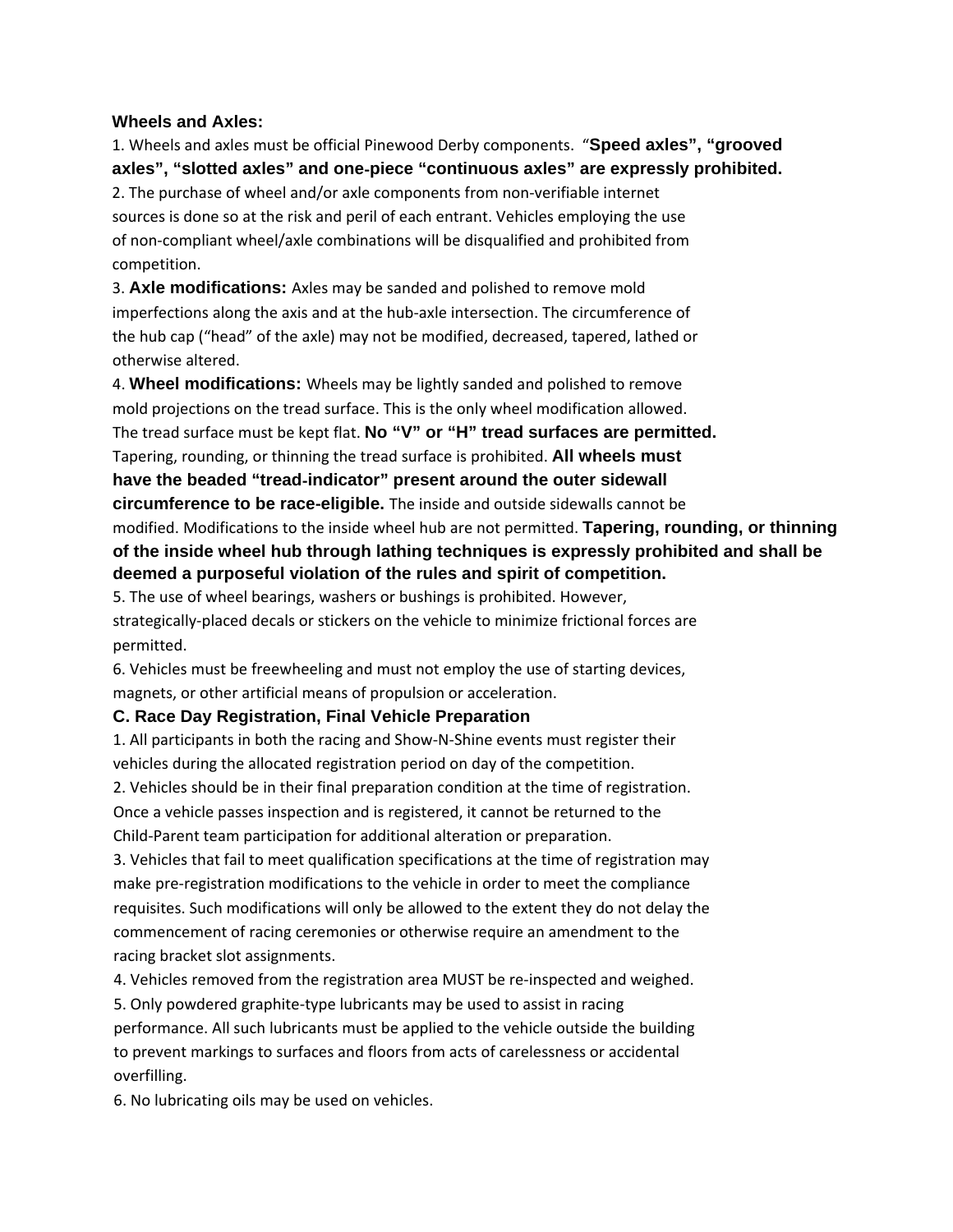7. Vehicles may only be lubricated prior to inspection and registration. Once a vehicle passes inspection and is registered, no further lubrication will be permitted for the duration of the day's racing events.

8. Vehicles that are non‐compliant with the specifications provided herein will not be registered for participation in the racing event.

9. Cosmetic additions (steering wheel, driver, spoiler, etc.) to the vehicle are permissible as long as these details do not result in a breach of the vehicle's maximum length, width, and weight specifications.

10. No loose materials of any kind are permitted on or in the vehicle. Any parts or components that come loose during the race may be removed.

### **D. Competition**

1. The front center of the vehicle will rest against a starting pin at the beginning of the race. The entire vehicle must be behind this pin at the start of the race. No part of the vehicle may extend beyond the starting pin prior to the start of a race.

2. Only the child participant will be allowed to place their respective vehicles in the starting gate location. Parents may offer verbal advice to assist in starting line preparations, but are prohibited from physically handling the vehicles once a vehicle is accepted through the registration process.

3. Vehicles will remain in an impound area after acceptance by the official inspection team and may not be touched by anyone during this time, except by the vehicle owner immediately prior to an announced racing heat. A vehicle may be removed from the impound area **only after it has been eliminated** from racing competition. 4. Only race officials and participating children will be permitted in the registration and track area. This rule will be strictly enforced. No one may step over the track. There will be one (1) warning and then race disqualification for repeat offenders. **Racing Protocol:** 

1. The race results will be determined by an automated point system utilizing computerized electronic timer/gate system and computer software approved by the district committee. If this type of automation is not available, the pinewood derby committee will employ a double‐elimination format. The brackets will be determined by a computer, which will be operated by the race committee.

2. Once the registration period is closed and the computer sets the brackets, the brackets cannot be re‐opened to allow for late entries. **DO NOT BE LATE** or the car will not be allowed to race. Several announcements will be made prior to registration being closed.

3. Each child will place his or her own vehicle on the starting line and then walk to a designated seating area to view the race at the Finish Line.

4. The track comes equipped with an electronic Finish Line that will determine sequencing of finish. In the event of an electronic malfunction, three (3) judges shall be present at the Finish Line to declare the sequencing of finish.

5. If a vehicle jumps off the track, the heat will be run again. If the same vehicle jumps off the track a second time, it will automatically lose the heat.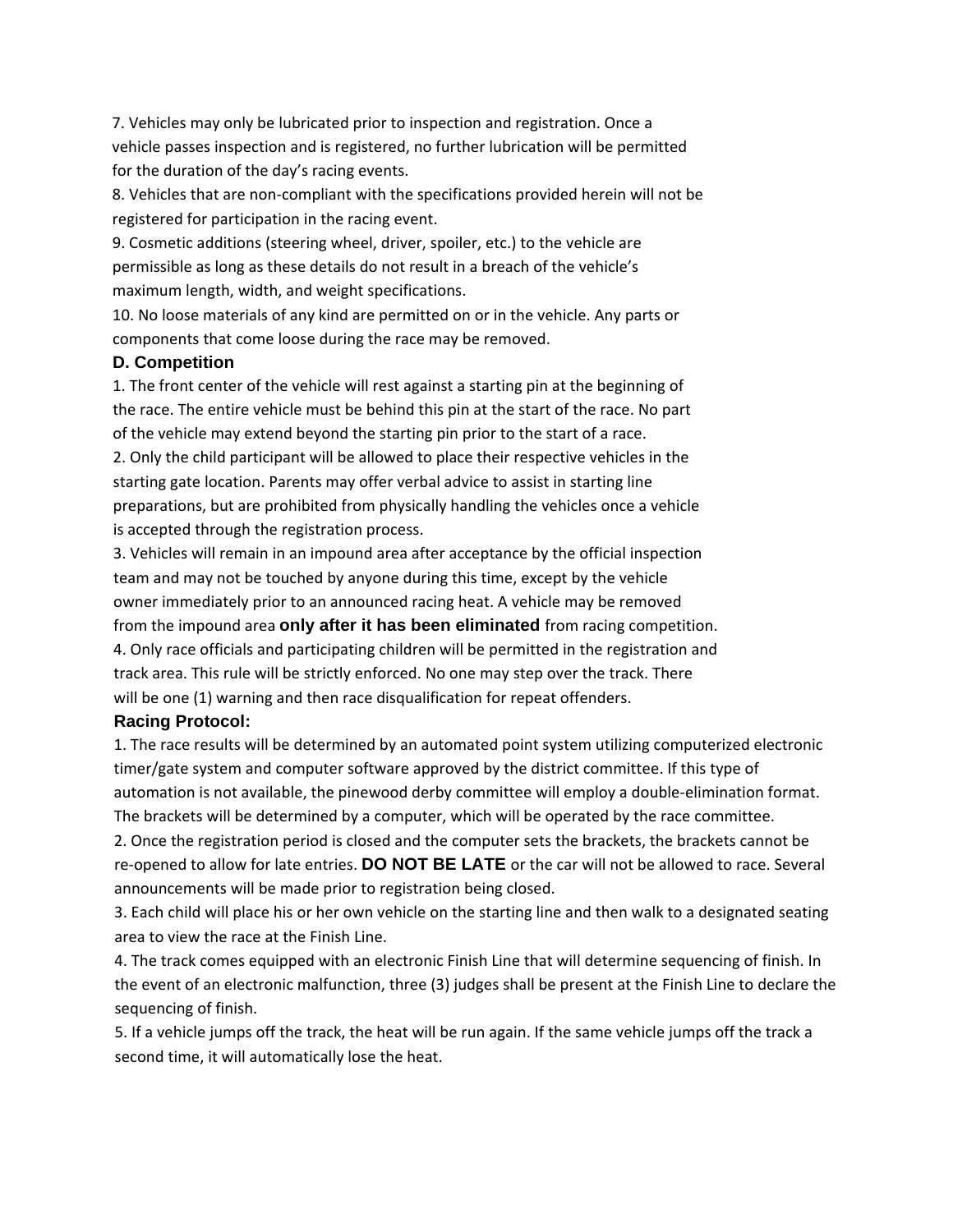6. If a vehicle leaves its lane and interferes with another vehicle, the heat will be run again. If the same vehicle leaves its lane for a second time and interferes with another vehicle, the heat will be re‐run without the interfering vehicle, which will automatically lose the heat.

7. If a vehicle suffers a mechanical problem (i.e., loses an axle, breaks a wheel, etc.) and a repair can be accomplished in a reasonable time, the heat will be re-run. If not, the vehicle will automatically lose the heat. **Only the Child of the vehicle is allowed to make any necessary repairs; his or her** 

**parent may verbally supervise repairs (in the presence of a race official), but shall not otherwise physically assist in the repair process.** The judges will determine the length of time that is reasonable for the repair.

8. **Unsportsmanlike conduct by any participant, parent or member of the audience will be grounds for expulsion from the competition and/or race area.** 

# 9. **Any participant, including parents, has the right to appeal to the Race Committee for an interpretation of these rules. The Race Committee, by majority vote, will be the final judge of these rules. In case of a tie vote, the decision of the Race Committee chairperson will be final.**

10. Because only a Child may physically handle his or her vehicle for placement in the starting position for each race, any Child who is absent from the competition at the time of his or her announced race start will be unable to compete during that particular race heat and will be recorded as finishing last in said race heat.

### **Show & Shine Protocol:**

1. The Show‐N‐Shine portion of the competition will be voted on by the Kids. Each child that enters a vehicle into either the racing or Show‐N‐Shine portions of the competition will be allowed two (2) votes. Each of the two (2) votes shall be written on the same ballot and each vote shall be for **different**  Show‐N‐Shine competition vehicles. Any ballots having the same vehicle voted upon twice shall be accepted, but shall only count as a single vote for the nominated vehicle.

2. The vehicle that receives the most votes will win 1st Place in the Show‐N‐Shine

competition. The vehicle that receives the second most votes will win 2nd Place, and

the vehicle obtaining the third highest vote total will win 3rd Place. **The Child must be physically present at the time of award presentation to be eligible for 1st, 2nd or 3rd Place** 

**Show-N-Shine awards.** In the event of an absentee award winner, 1st, 2<sup>nd</sup> and 3rd Place awards will be determined and awarded by a count of the highest three (3) vote-getters present at the time of presentation.

3. Before the kids are given their voting ballots, they will be allowed to view all of the vehicles once. After they are given their ballots, they will be allowed to view all of the vehicles once again before casting their votes.

4. A Child may vote for his own vehicle, but cannot vote for the same vehicle twice. He or she shall write the numbers of his top two (2) vehicle selections on the ballot and draw a circle around his favorite vehicle candidate.

5. In the event of a tie for any of the top three Show-N-Shine positions, the first tiebreaker shall be determined by the race committee chairman.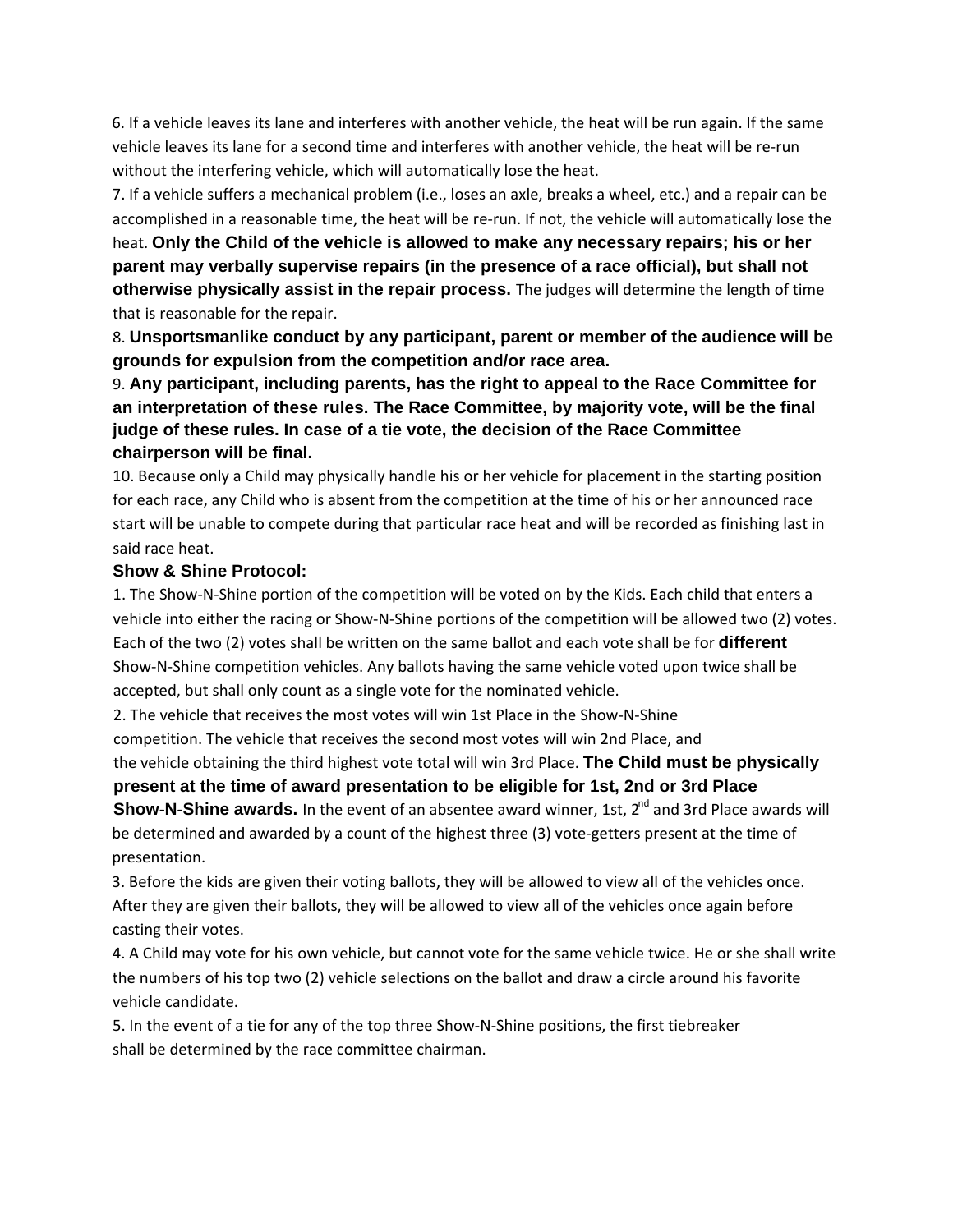### **E. Code of Conduct**

1. Parents, guests, siblings and racers are to demonstrate appropriate control and personal responsibility while attending this activities.

2. X‐tremetalent has a Zero Tolerance for unsafe or dangerous acts, including un‐sportsman‐like conduct, fighting, hitting, tripping, shoving, throwing objects, hazing, etc.

3. Use or possession of any alcoholic beverages, tobacco, or illegal drugs is strictly prohibited.

4. The use of profanity or any harmful insults will not be tolerated. Violation of the above by parents, guests, siblings and racers will result in immediate disqualification of the racer and the group will be escorted from the premise.

## **OFFICIAL GRAND PRIX PINEWOOD DERBY KIT**

Please read these Rules and Instructions before building your car.

The Pinewood Derby is open to everyone. Cars should be built by the child with some adult guidance. Any technical assistance should be fully explained to the child so that he or she can use that knowledge on future projects. Because it is difficult to establish how much help was given in building the car, we can offer a separate race for the adults.

#### **IMPORTANT:**

The Race Committee should decide on rules and race procedures, then have them printed and distributed to all participants at least two weeks before the race.

### **CAR SPECIFICATIONS:**

- Width: 2-3/4" Length 7" Weight Not over 5 Ounces
- \_ Width between wheels ‐ 1‐3/4"
- Bottom clearance between can and track 3/8"

### **RULES:**

Wheel bearings, washers, and bushings are prohibited. The car shall not ride on springs. Only official Grand Prix Pinewood Derby wheels and axles are permitted. Only dry lubricant is permitted. Details, such as steering wheel and driver are permissible as long as these details do not exceed the maximum length, width and weight specifications. The car must be freewheeling, with no starting devices. Each car must pass inspection by the official inspection committee before it may compete. If, at registration., a car does not pass inspection, the owner will be informed of the reason for failure, and will be given time within the official weigh-in time period to make the adjustment. After final approval, cars will not be re-inspected unless the car is damaged in handling or in a race.

### **BUILDING INSTRUCTIONS:**

Check the grooves to ensure that each is at a perfect 90‐dearee angle to the car body. A car with untrue axles tends to steer to one side or the other, causing it to rub up against the side of the lane strip, slowing it down. You can check the groove angles by using a square, a protractor, or even a piece of paper. Lay square on block to check for squareness and alignment of slot. Use two hacksaw blades side by side to redress the slots. Use the edge of the square as a guide.

### **NOTE:**

If the car design you chose has a narrow body, make sure the area where the axles are inserted into the body remains 1‐3/4" wide, or wheels will not fit over the guide strips of the track.